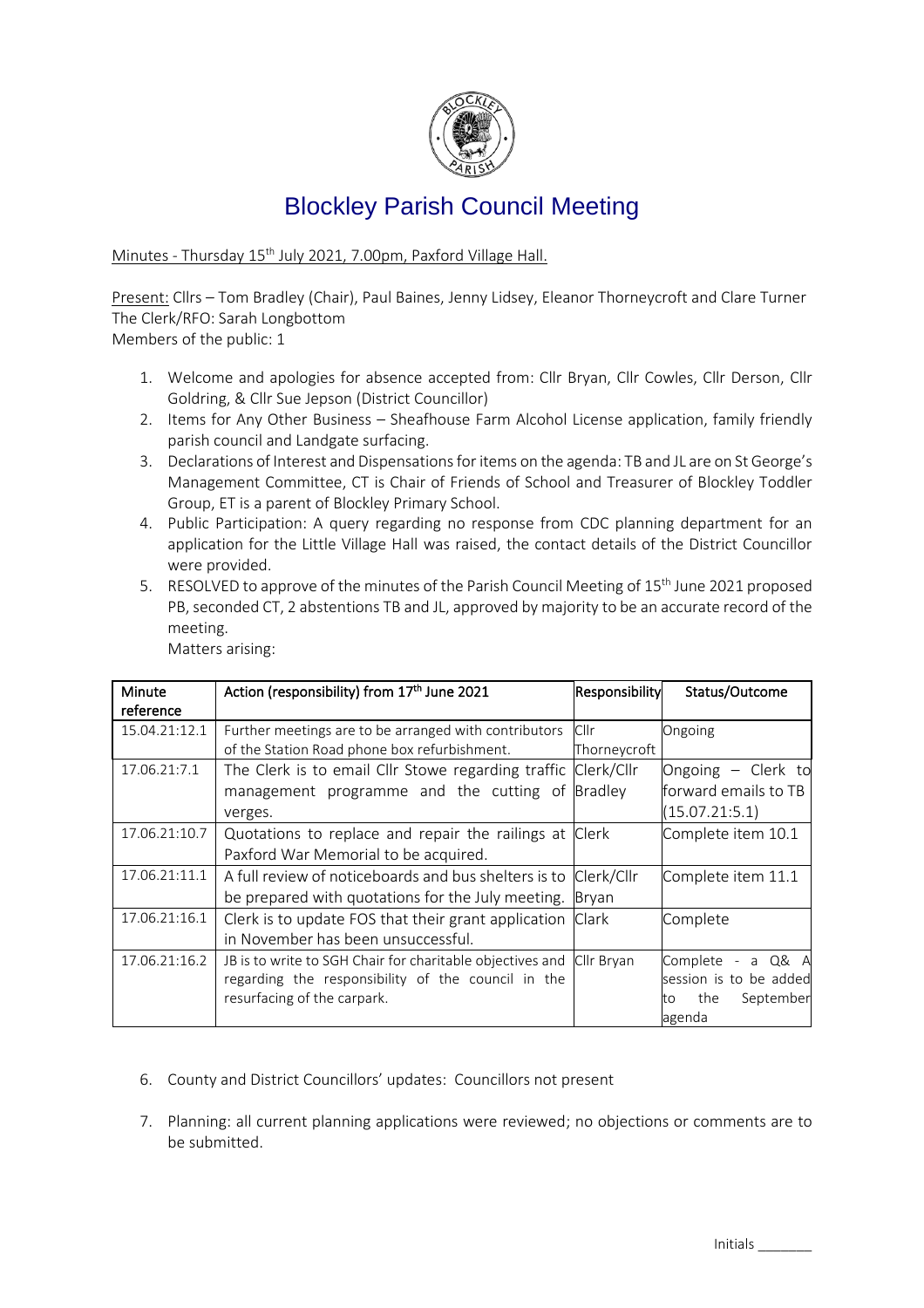- 8. Finance: A report for 12th June 2021 9th July 2021 detailing all accounts held by the council was circulated in advance of the meeting.
	- 1. RESOLVED to approve expenditure from 12th June 2021 9th July 2021, proposed PB, seconded CT, unanimous.
	- 2. RESOLVED to approve grant application from NCCBA (Hedgehog bus) for £500, proposed TB, seconded CT, unanimous.
- 9. Youth:
	- 1 RESOLVED to support the provision of a multi-sports service for children in August, proposed JL, seconded PB, unanimous.
	- 2 Following review of the tender by a sub-group of the council, RESOLVED to approve the youth service supplier Inspire to Aspire, proposed by JL, seconded by ET, unanimous.
	- 3 RESOLVED to support Blockley Toddler Group to pursue a funding application to fence an area of land to the South of the Jubilee Hall, subject to agreement with key stakeholders SGH and the Heritage Society, proposed PB, seconded ET, abstentions CT and TB, approved by majority.
- 10. Burials:
	- 1 RESOLVED to approve Fensecure to supply replacement railings at Paxford War Memorial, proposed PB, seconded TB, unanimous.
- 11. Parish improvements

1 Members agreed to the sustainable wood style and costs of Mr Mutch's noticeboards. Further discussion is to be had between the Clerk and the supplier regarding which boards he can restore and which are to be replaced. (15.07.21:11.1)

12. Recreation: Update from Churchill Close working group by Cllr Turner

The working group have met with Gloucestershire Playing Field Association (GPFA) Secretary, a brief for suppliers has been drafted and is being reviewed by GPFA. Springfield play area equipment is also contained within the brief with a focus on younger children. The timings of brief to installation was discussed and the delays with imports at the current time. Some safety matting may be replaced ahead of new equipment installation. The results of the Churchill Close survey are to be publicised. (15.07.21:12.1)

- 1 Following review of the event plans and expenses circulated ahead of the meeting, RESOLVED to support a community event targeted at families with children aged 0-11 (but open to all), delivered by Blockley Friends of the School Association to take place at Churchill Close on 24th September 2021 to the value of £750, proposed JL, seconded TB, abstention CT, approved by majority.
- 13. Environmental Sustainability: update by Cllr Turner

The next meeting is on 22nd July where there will be a presentation from Cotswold National Landscape to which members of the public particularly those who have public right of ways through their land are being invited to attend.

The working group plan to bring a climate action consultation to the September council meeting with the intention of launching the public consultation during the Great Big Green Week.

A volunteer has come forward to manage the administration of the litter picking group.

- 1 RESOLVED to approve the parish council's submission to the Green Infrastructure consultation, proposed by CT, seconded by PB, unanimous.
- 2 RESOLVED to approve the parish council's submission to the Cotswold District Council's litter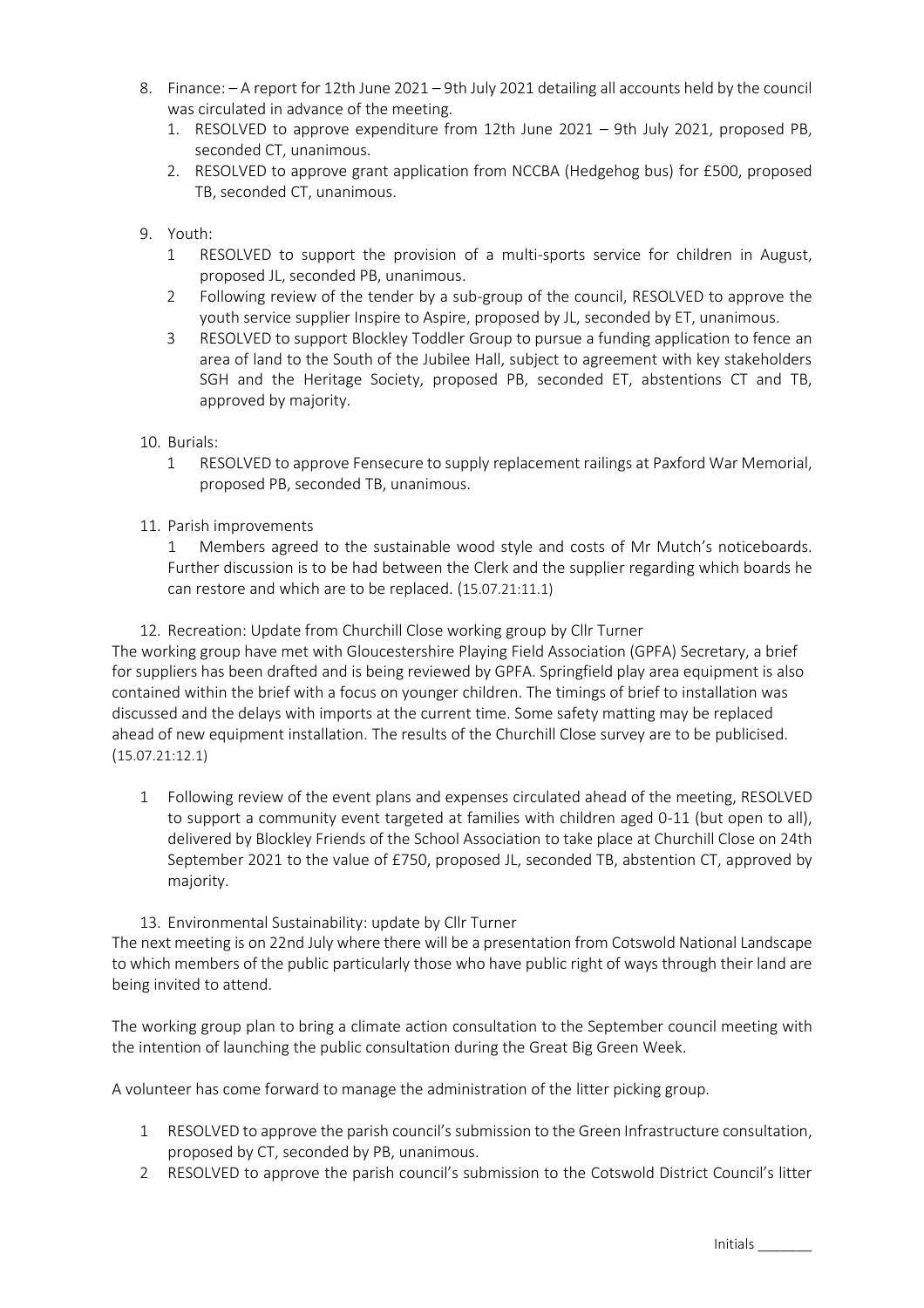survey, proposed CT, seconded ET, unanimous.

14. Clerk's update and correspondence log:

- Cllr Turner and Cllr Derson have completed the 'Being a Better Councillor' training delivered by Gloucestershire Association of Parish and Town Councils.
- Now that all social distances restrictions have been lifted, the first aid courses are to be planned for September. (15.07.21:14.1)
- A new handle for the Station Road phone box has been ordered.
- The new defibrillator is going to be installed at The Great Western Arms on the 4<sup>th</sup> August, the old unit is to be removed as soon as possible and public notices displayed providing new location.
- Councillors discussed the location of the dog waste bin in Draycott following correspondence from a member of the public; the bin is to be checked for any defects but is to remain in place for ease of collection and no superior location being identified.

15. Any other business:

- An objection to the Sheafhouse Farm Licence application is to be made on the grounds of noise pollution, anti-social behaviour and detriment to other licenced businesses in the parish. (15.07.21:15.1)
- The Chair of the personnel committee is to review how Blockley Parish Council can be more 'family friendly' for its members. (15.07.21:15.2)
- The surfacing of the Landgate is to be raised by the Chair to the County Councillor. (15.07.21:15.3)

Date of Next Meeting: Thursday 16th September 2021. Jubilee Hall.

Meeting closed 20.47pm.

Approved by Blockley Parish Council:

Signed………………………………………….

Print…………………………………………….

Date…………………………………………….

| Minute        | Action (responsibility) from 15 <sup>th</sup> July 2021                             | Responsibility    |
|---------------|-------------------------------------------------------------------------------------|-------------------|
| reference     |                                                                                     |                   |
| 15.04.21:12.1 | Further meetings are to be arranged with contributors of the Station                | Cllr Thorneycroft |
|               | Road phone box refurbishment by ET.                                                 |                   |
| 15.07.21:5.1  | The Clerk is to forward emails to Cllr Stowe regarding traffic Clerk / Cllr Bradley |                   |
|               | management programme and the cutting of verges to TB for                            |                   |
|               | progression.                                                                        |                   |
| 15.07.21:11.1 | Clerk is to discuss with chosen supplier regarding which Clerk                      |                   |
|               | noticeboards he can restore and which are to be replaced.                           |                   |
| 15.07.21:12.1 | The results of the Churchill Close survey are to be publicised.                     | Clerk             |
|               |                                                                                     |                   |
| 15.07.21:14.1 | First aid courses are to be planned for September.                                  | Clerk             |